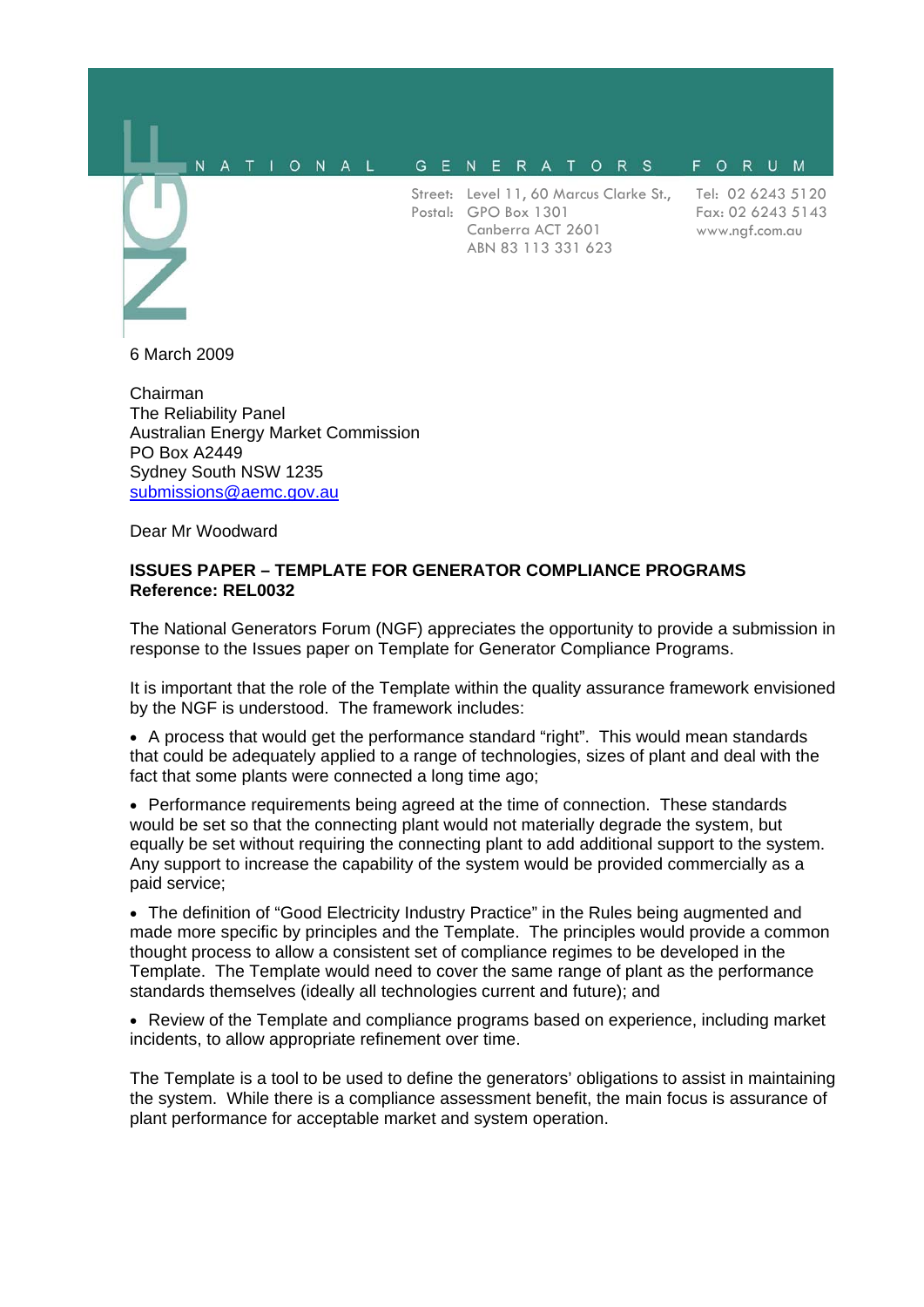In addition, given the amount of new power plant "build" that will be required in the next decade, a Template is a very important document for a generator to use when contracting with a Power Plant contractor as such Templates are used to form the basis of the Commissioning Compliance Plan. Typically, Power Plant contractors are not familiar with NEL and therefore clear requirements and deliverables greatly assist a generator in managing these contactors.

The NGF, relevant NSPs and NEMMCO have experience in compliance programs. Since the completion of the grandfathering process for performance standards, all NGF members have agreed their compliance programs with NEMMCO and NSPs. This set of agreed programs provides a sound basis for the development of the initial Template. The programs should however be considered against a set of principles agreed by the Reliability Panel.

The use of agreed principles for the development of the Template will allow standardisation, comparison and extension of the existing programs within a cohesive framework. The NGF has considered a set of principles, which was attached to the issues paper. The NGF suggests these principles be refined by the Reliability Panel as the first step before defining the Template.

The NGF also envisaged a standing group to support the Reliability Panel in technical areas. Such a group existed when the Panel operated under NECA. This group could provide expert technical support in both the Performance Standard and Compliance Template work and assist in other matters dealt with by the Panel.

Please find attached detailed comments on each of the issues raised in the paper. Please call Methsiri Aratchige on 02 8268 4235 if you require additional information or clarification of the points raised in this submission.

Yours sincerely

John Boshier Executive Director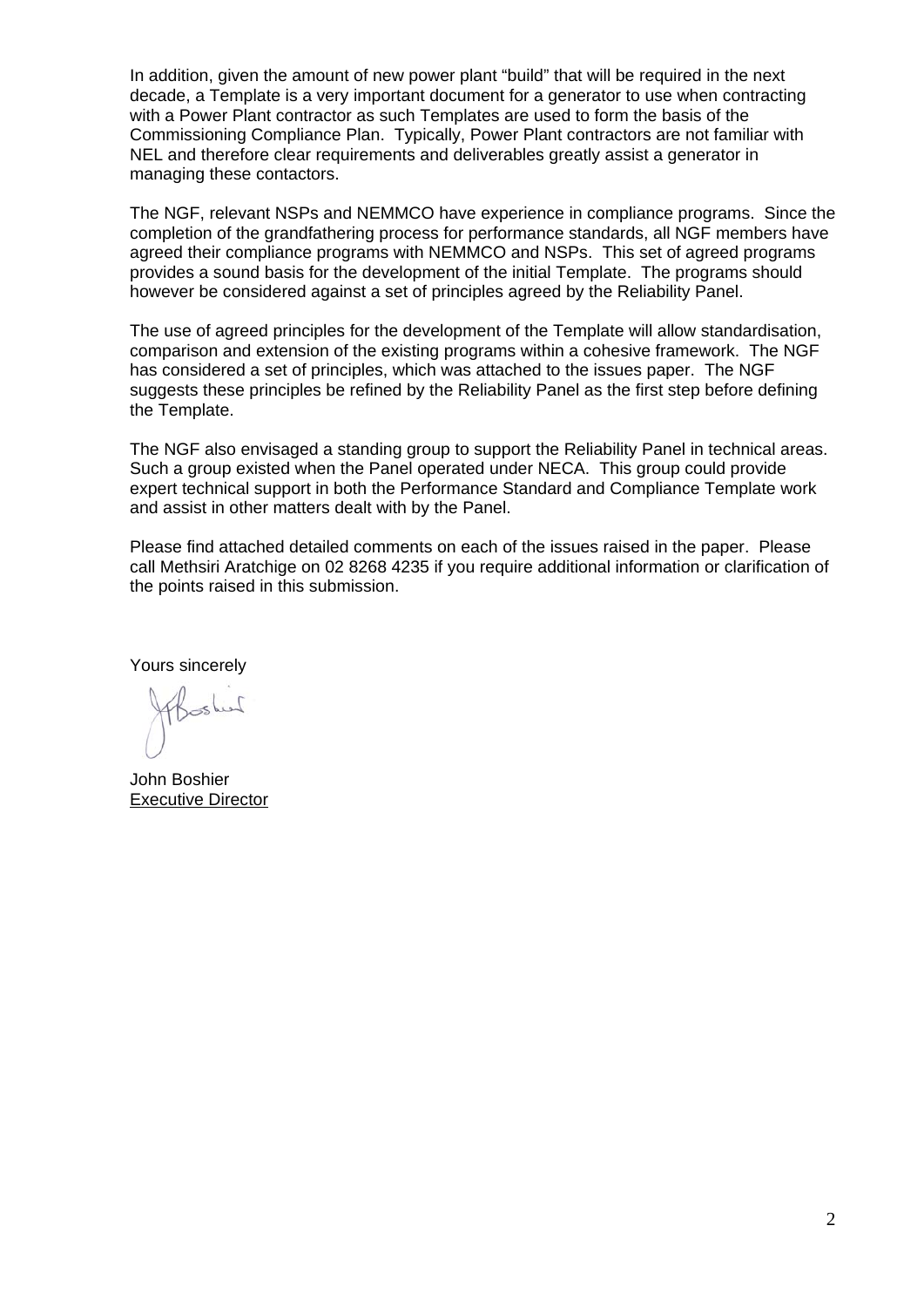**Issue 1 :** 

## *Are there benefits in adopting a set of compliance principles and what are these benefits in terms of meeting the Rules requirements for the Template for generator compliance programs ?*

 *- if so, are the examples of compliance principles in Appendix A appropriate ?* 

A set of guiding principles are important to articulate the intent, rationale, scope and value of developing a Template for generator performance compliance program.

The principles will provide the link between the Rules and the compliance Template/program and provide guidance for ongoing development of the Template to ensure "good electricity industry practice" is better defined and maintained.

The Template development work will therefore proceed far faster if the over-riding principles are agreed in advance. The Panel has already found this approach necessary for the development of performance standards, as did the NECA review when it approached that task. The NGF therefore considers that the development of principles to be an essential step.

The NGF has offered its principles as a starting point for the Panel and is happy to work with the Panel to refine those principles.

NGF proposed principles as indicated in the appendix A of the Issues paper are summarised below.

- 1. Where plant performance is variable with time, regular testing would be required.
- 2. Where plant performance is unlikely to change, no tests are warranted unless there are reasonable grounds to believe that the plant performance may have changed.
- 3. Materiality of the issues must be taken into account.
- 4. Generators use of compliance program, based on the Template, represents "good electricity industry practice"
- 5. Generators are responsible only to meet the agreed standards.
- 6. Compliance testing regime must reflect an equitable balance between risk management and the risk created by the test itself.
- 7. Compliance regime must specify objectives and outcomes to be achieved by testing.
- 8. Where performance standards cannot be directly tested, the compliance program should include measurable criteria.
- 9. Compliance program must be reviewed and updated periodically.

The Template is not envisaged as a prescriptive document rather a high level description (could be termed as a "framework") of the nature of the testing or monitoring that should be performed to confirm compliance. It will be the individual generator's compliance program that contains the detail on specific testing and plant monitoring that the generator intends to undertake.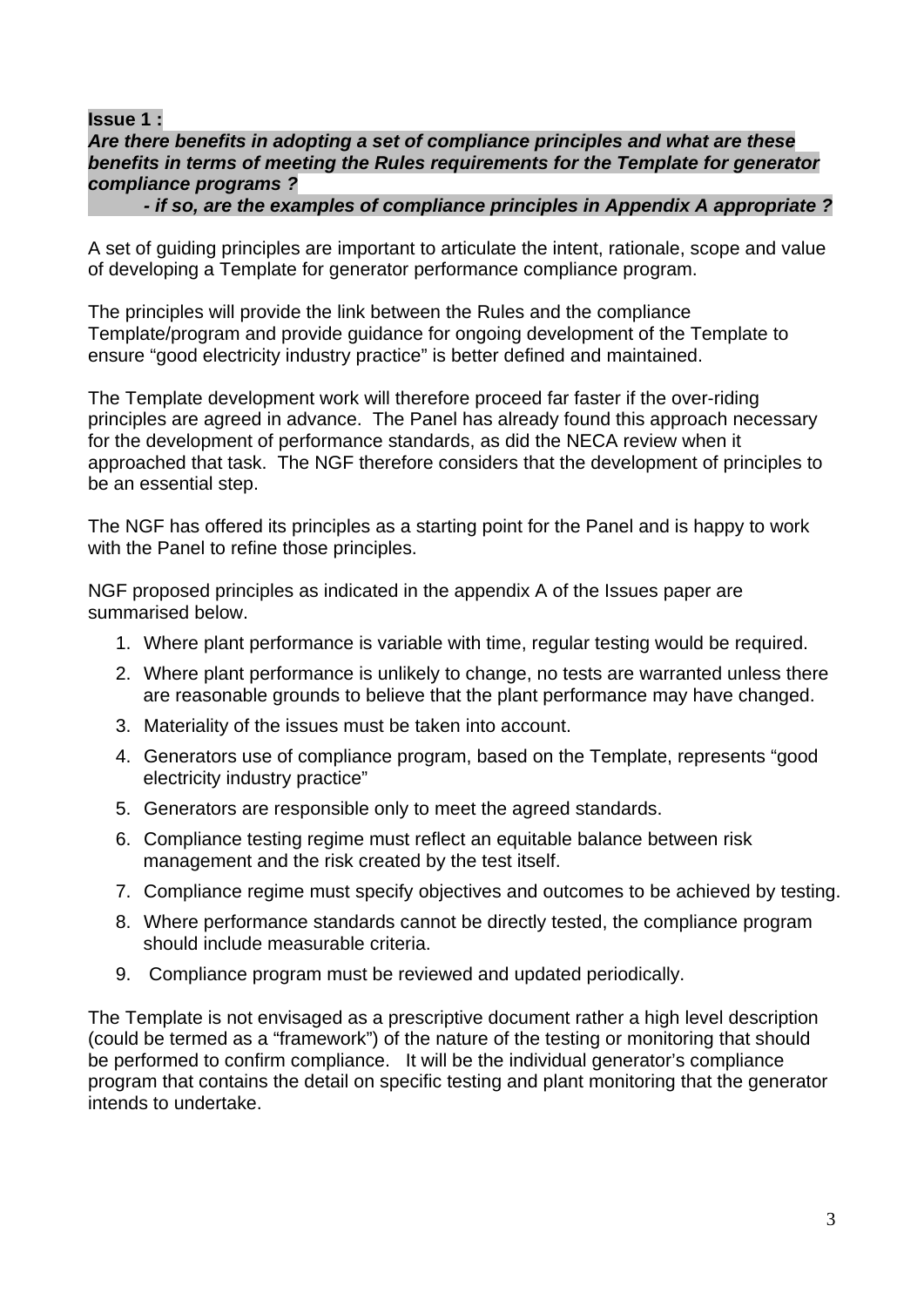## **Issue 2:**

## *Are there benefits in adopting compliance standards categories and, if so, what are these benefits in terms of meeting the requirements in the rules for the compliance program Template ?*

The two categories proposed by the NGF are important because the compliance approach for equipment performance that does not vary over time is very different to equipment performance that varies with age.

For each major component in the program a generator will have to identify the relevant equipment as category A or B and the Template should provide the agreed industry approach to testing or monitoring.

In addition, it is possible to categorise the standards depending on materiality. For example, the standards which directly impact upon system security are more important than others. As such, certain standards may have to be tested more extensively and more frequently than others.

Although the NGF haven't as yet attempted to categorise the standards, such an approach would be beneficial to help determine the extent and frequency of testing applicable to each standard.

## **Issue 3:**

## *Is it necessary to draft guidelines for the Template and, if so, are the example guidelines appropriate ?*

As discussed above, the use of guidelines to focus the thinking of the Panel and to provide consistency of approach between the various elements of the resulting Template is essential.

The guidelines provide a high level and abstract set of rules that allow the appropriateness of a compliance regime to be readily assessed.

If necessary, the guidelines can be incorporated into the Template.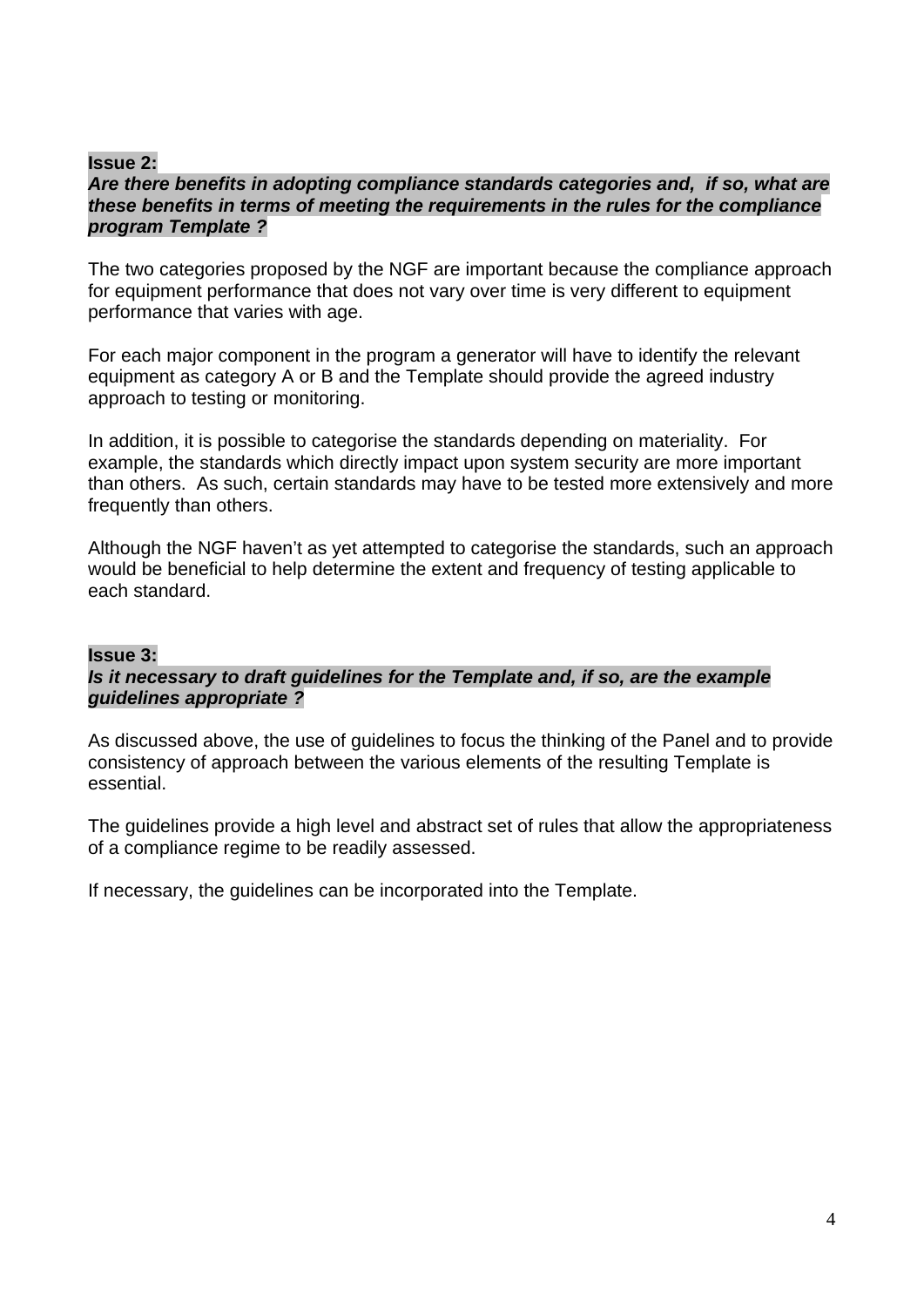## **Issue 4 :**

## *What should be covered in the scope of the Template, how should it be structured and what should it contain ?*

The Rule requirements for the Template and the compliance program are given in the Clause 4.15(c) and (ca).

- A compliance program instituted and maintained under rule 4.15(b) must:  $(c)$ 
	- be consistent with the template for generator compliance programs; and  $(1)$
	- $(2)$  include procedures to monitor the performance of the *plant* in a manner that is consistent with good electricity industry practice; and
	- $(3)$ be modified to be consistent with any amendments made under clause 8.8.3(ba) to the template for generator compliance programs, by no later than 6 months after amendments to the *template for generator* compliance programs are published or by a date determined by the Reliability Panel; and
	- (4) provide reasonable assurance of ongoing compliance with each applicable performance standard.
- (ca) The template for generator compliance programs must:
	- (1) cover all *performance standards*; and
	- (2) define suitable testing and monitoring regimes for each *performance* standard so that a Registered Participant can select a regime that complies with the obligations set out in rules  $4.15(a)$ ,  $4.15(b)$  and  $4.15(c)$ for their particular plant.

As such, the Template must be able to cater for :

- all plant types
- all plant sizes
- all performance standards
- power plants at the commissioning stage

In addition, compliance program must be consistent with the Template. Therefore, the Template must contain sufficient details so that participants can develop a compliance program. In other words, the information in the Template must be sufficient to develop the compliance program meeting the Rule 4.15(c) (1).

On the other hand, if it is too descriptive, there may be potential problems in developing compliance programs due to different plant technologies and sizes. Participants should be able to perform tests taking into account individual plant conditions. Therefore, the Template must be flexible enough to cater for such needs while meeting the overall objectives of the compliance regime.

Therefore, the testing details in the Template would require both clarity and flexibility.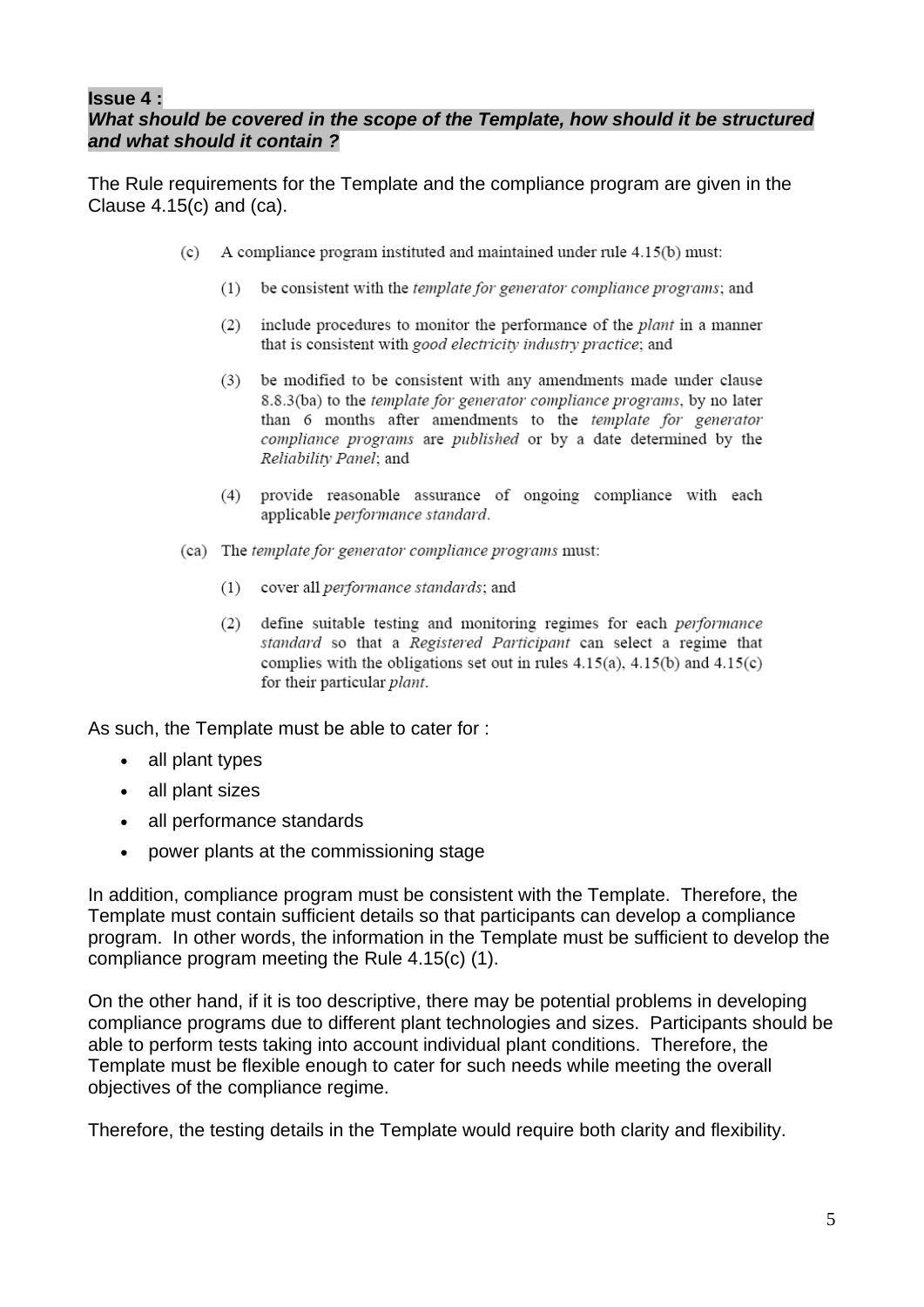As a minimum, the Template must contain the following information:

- Number of different testing methodologies at a high level to cover all types of plants
- Room for variations of testing methods
- Frequency of tests
- A clear definition of acceptance criteria

Compliance Principles must be set in order to determine the depth of testing and frequency of testing taking into account the materiality of each performance standard for individual plant.

## **Issue 5:**  *How prescriptive should the Template be for each performance standard ?*

The Rules require sufficient detail so that a generator can select a regime. Within this requirement, however, there must be enough flexibility to allow for differences between plants. The NGF considers that if a variety of approaches are described as meeting good industry practice then a generator can use these to develop a compliant plan by extension of the Template.

When the NGF developed the sample Template, the Rule changes related to the Template were not finalised. As such, the NGF left the sample Template open for discussion.

However, the NGF is now in a position to forward a better developed sample Template following the rule changes. Attachment 1 illustrates a sample Template using a couple of selected performance standards.

## **Issue 6 :**

#### *How can it be ensured that the Template meets "good electricity industry practice" that would provide certainty for generators as to what is required of their compliance program ?*

The NGF concept in developing the Template has been that the Template would define "good electricity industry practice". In this way, provided a generators compliance program was compliant with the Template, the generator could be confident its program was consistent with "good electricity industry practice".

The NGF recommends that the reliability panel accepts this principle. Development of the Template can be achieved by reviewing the compliance programs that have already been agreed and determining the compliance approach that is currently in place. As these programs are already in place, widely used across the industry, and have been agreed between generators, NSP's and NEMMCO, they are by definition good electrical industry practice.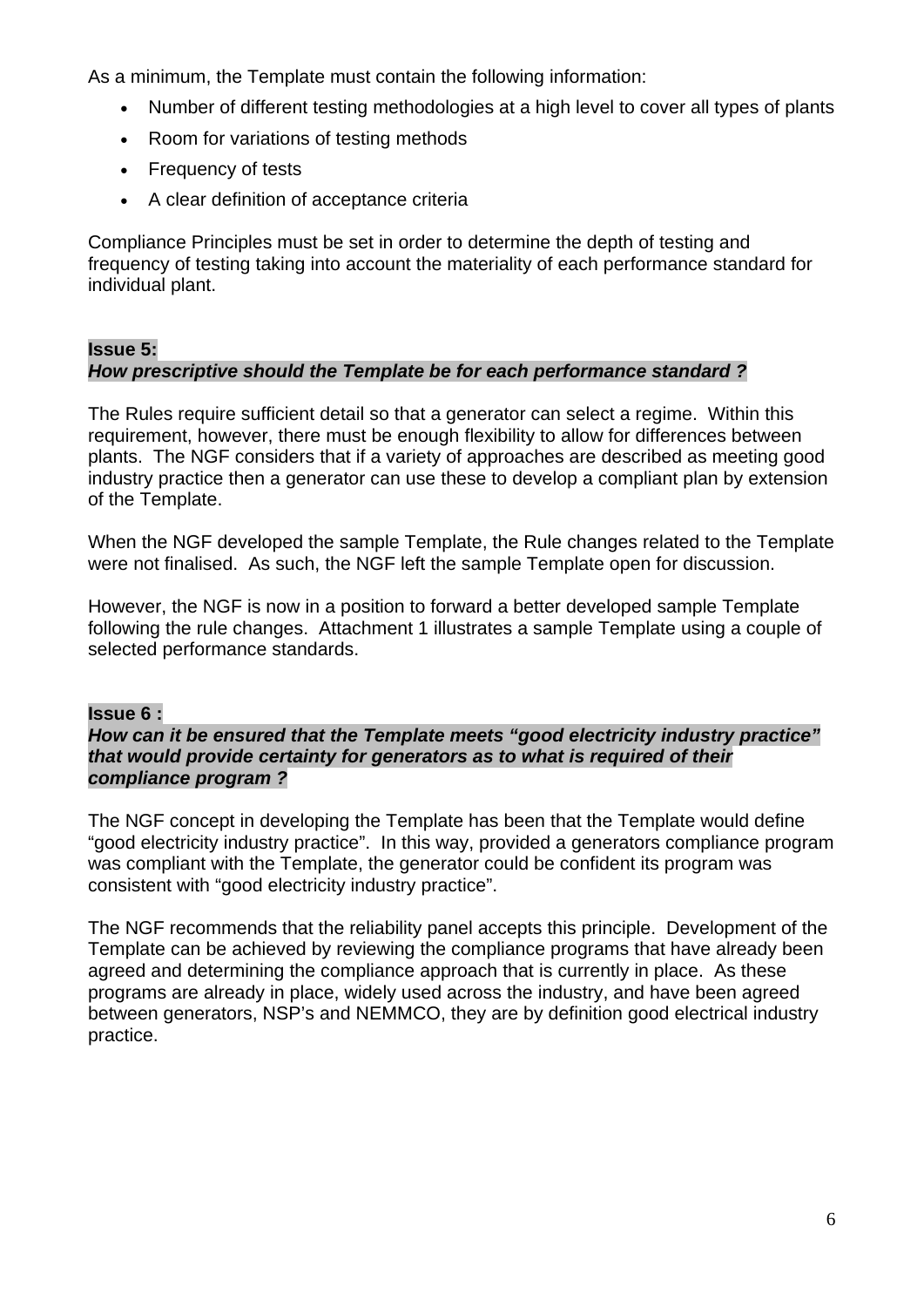## **ssue 7 :**

### *Having regard to the current processes for implementing the Template already set in the Rules, what other implementation and transition issues may need to be addressed and how would these be put into effect ?*

Given the existing transitional Rules and the fact that all generators should have agreed compliance programs now, the NGF is of the view that further transitional requirements are likely to be minimal.

On the basis that the Template should encompass most compliance programs currently in place, transition will only be a consideration where existing plans should be modified. It may be necessary to adopt a "grandfathering approach" for any instances where the Template imposed significant additional costs on particular generators compared to their existing programs.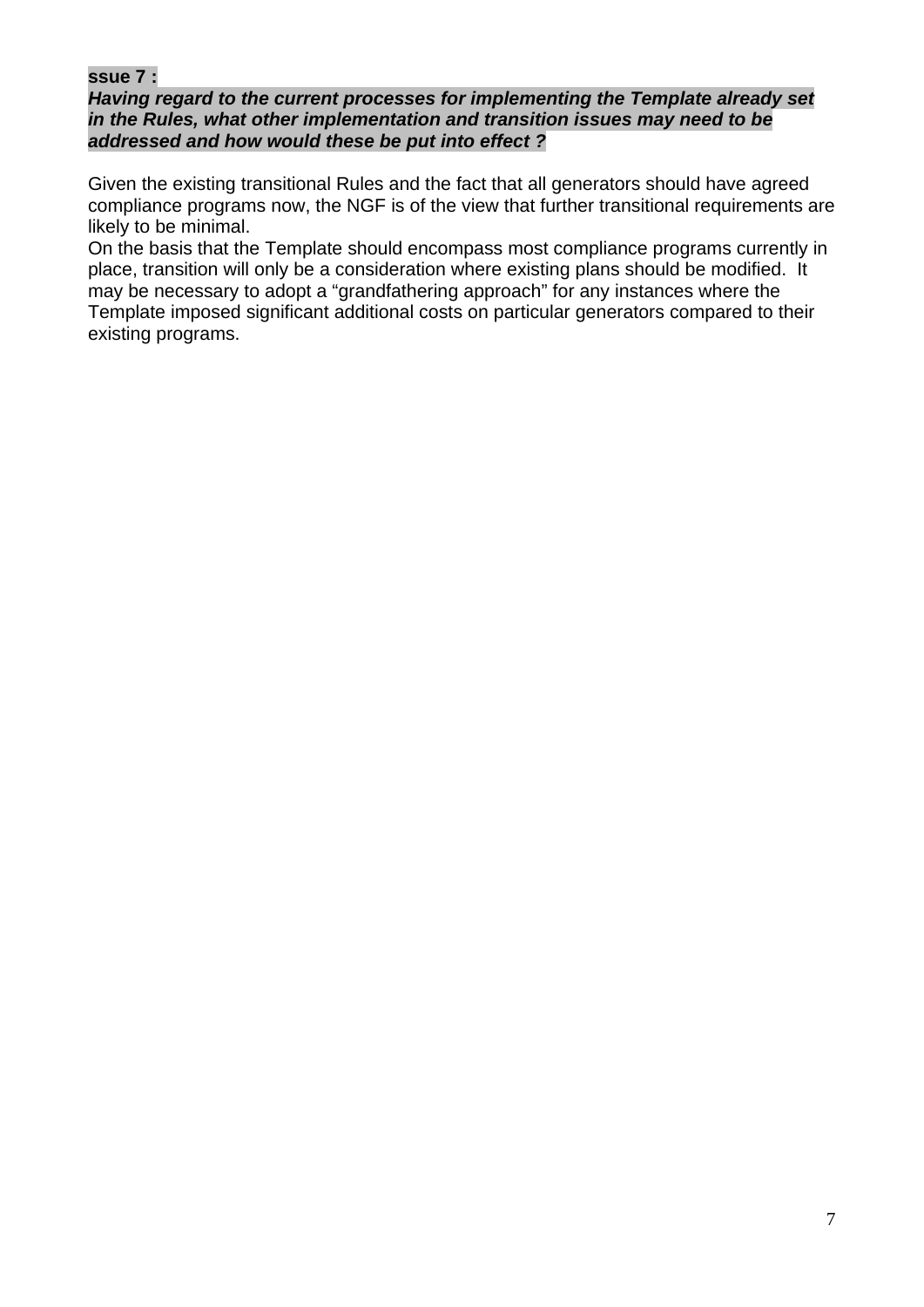# **Attachment 1 - Sample Template**

| <b>Performance</b><br><b>Standard/NER</b><br><b>Clause</b>                | <b>Testing methodology</b>                                                                                                                                                                                                                                                                                      | <b>Frequency</b>                     | <b>Comments</b>                                                                                                                                     | <b>Acceptance Criteria</b>                                                                                                               |
|---------------------------------------------------------------------------|-----------------------------------------------------------------------------------------------------------------------------------------------------------------------------------------------------------------------------------------------------------------------------------------------------------------|--------------------------------------|-----------------------------------------------------------------------------------------------------------------------------------------------------|------------------------------------------------------------------------------------------------------------------------------------------|
| S5.2.5.1<br><b>Reactive</b><br><b>Capability</b>                          | Method 1<br>(a) With the generating unit operating at or<br>near full output, adjust reactive power<br>to demonstrate the specified level, and<br>(b) Monitoring in-service performance<br>using metering equipment.                                                                                            | 3 years<br>Ongoing                   | Demonstrating the<br>registered capability is<br>subject to network<br>capability. In some<br>networks it may not be<br>possible to demonstrate the | Unit at any level of active<br>power demonstrates the<br>required levels of reactive<br>power.                                           |
|                                                                           |                                                                                                                                                                                                                                                                                                                 |                                      | full reactive power range.                                                                                                                          |                                                                                                                                          |
|                                                                           | Method 2<br>(a) If the network is not able to support<br>demonstration of the full reactive power<br>range, modelling and simulation of<br>plant characteristics to make sure the<br>plant is capable of meeting agreed<br>standards, and<br>(b) Monitoring in-service performance<br>using metering equipment. | At first<br>Commissioning<br>Ongoing | Modelling must be<br>repeated if changes to the<br>plant are made                                                                                   | Modeling demonstrates the<br>required levels of reactive<br>power. Ongoing monitoring<br>further demonstrates<br>capability as required. |
| S5.2.5.3<br><b>Response to</b><br><b>Frequency</b><br><b>Disturbances</b> | Method 1<br>(a) Investigating unit trips that occur during<br>significant frequency disturbances and<br>(b) Monitoring in-service performance<br>using high speed data recorders and<br>(c) Routine tests of electrical/mechanical<br>over speed devices                                                        | 3 years                              | Some flexibility to change<br>this frequency if plant<br>outages are required                                                                       | Operation over the<br>frequency range specified<br>and agreed in the<br><b>Generator Performance</b><br>Standard.                        |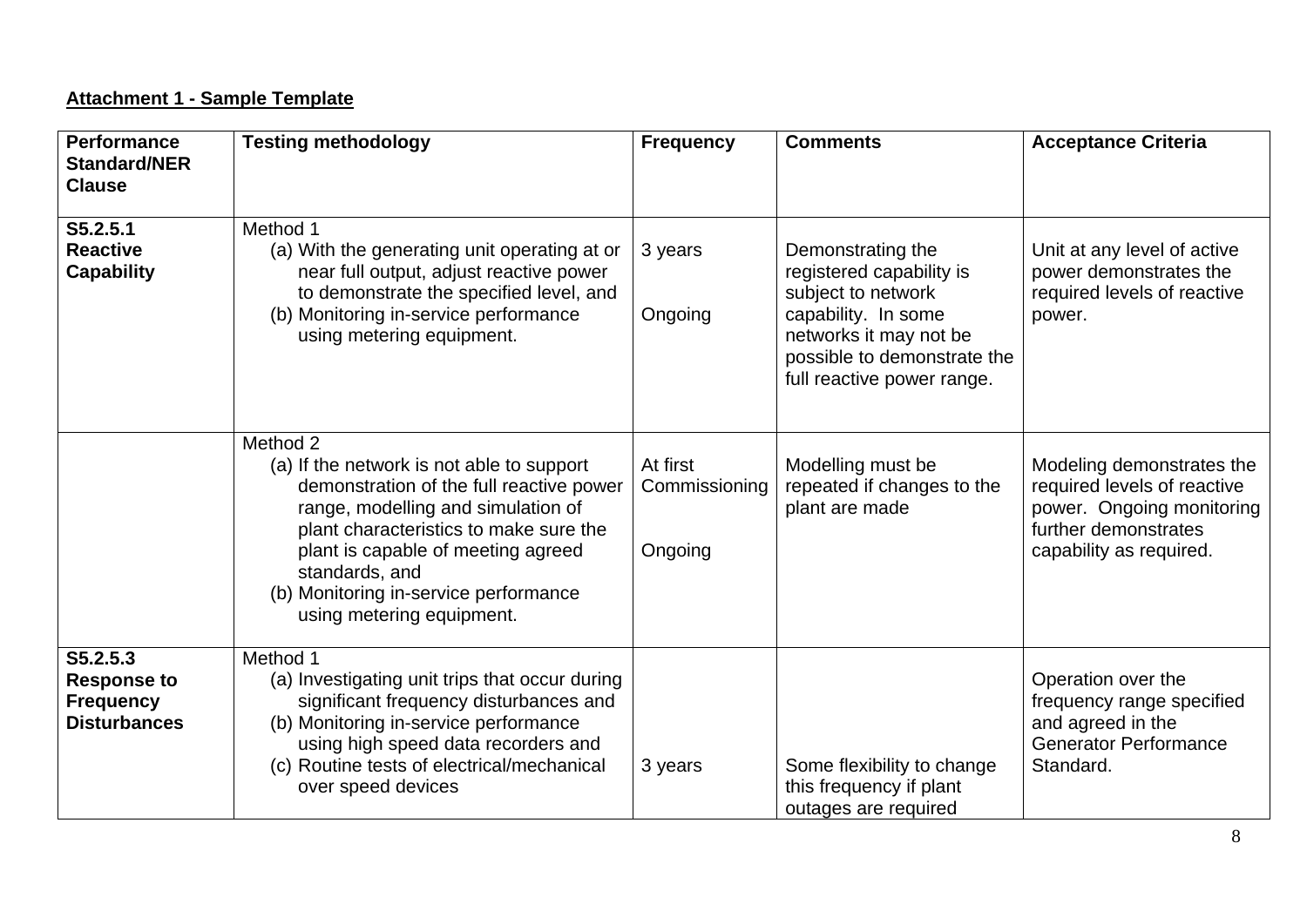| <b>Performance</b><br><b>Standard/NER</b><br><b>Clause</b> | <b>Testing methodology</b>                                                                                                                                                                                                                                                                                              | <b>Frequency</b>                                                                     | <b>Comments</b>                                                                                                                                                               | <b>Acceptance Criteria</b>                                                                                        |
|------------------------------------------------------------|-------------------------------------------------------------------------------------------------------------------------------------------------------------------------------------------------------------------------------------------------------------------------------------------------------------------------|--------------------------------------------------------------------------------------|-------------------------------------------------------------------------------------------------------------------------------------------------------------------------------|-------------------------------------------------------------------------------------------------------------------|
|                                                            | Method 2<br>(a) Modelling and simulation of plant<br>characteristics to make sure the plant<br>is capable of meeting agreed standards<br>and<br>(b) Investigating unit trips that occur during<br>significant frequency disturbance and<br>(c) Routine tests of electrical/mechanical<br>over speed devices<br>Method 3 | 3 years                                                                              | Modelling must be<br>repeated if changes to the<br>plant are made<br>Some flexibility to change<br>this frequency if plant<br>outages are required                            | Operation over the<br>frequency range specified<br>and agreed in the<br><b>Generator Performance</b><br>Standard. |
|                                                            | a) Verify the modelled performance of a<br>sample of turbines (say 1-2%). This is<br>first done at R2 testing.<br>b) Verify the performance at the<br>connection point by testing response to<br>an introduced disturbance.<br>c) Continuous monitoring (high speed) of<br>performance at the connection point.         | Continuous<br>monitoring.<br>Testing and<br>verification at<br>10 year<br>intervals. | Only applicable to small<br>asynchronous generators<br>with digital controls that are<br>aggregated.<br>Each unit is not material<br>and performance slippage<br>is unlikely. | Operation over the<br>frequency range specified<br>and agreed in the<br><b>Generator Performance</b><br>Standard. |
|                                                            | Method 4<br>a) Injection of simulated frequency /<br>speed control signal into control system<br>to demonstrate correct response of<br>control system output to input signals<br>Investigating unit trips that occur during<br>b)<br>significant frequency disturbances and<br>c) Monitoring in-service performance     | 3 years                                                                              | Some flexibility to change<br>this frequency if plant<br>outages are required                                                                                                 | Operation over the<br>frequency range specified<br>and agreed in the<br><b>Generator Performance</b><br>Standard. |